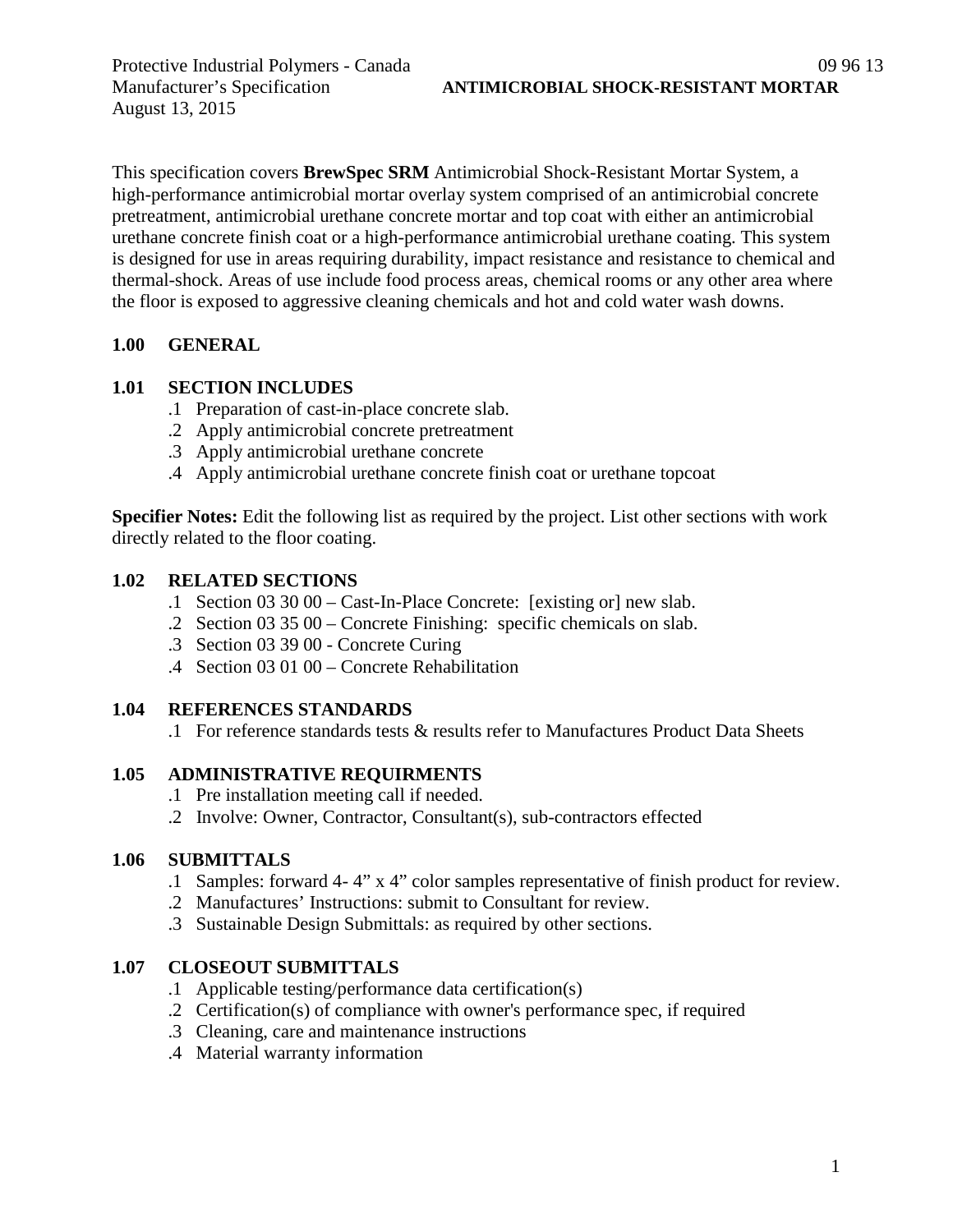# **1.08 QUALITY ASSURANCE**

- .1 Regulatory Agency Sustainability Approvals
- .2 Applicator: Use applicator experienced in application of specified materials for a minimum of [5] [Five] years on projects of similar size and complexity. Provide list of completed projects including project name and location, name of architect, name of material manufacturer, and approximate quantity of materials applied.
- .3 Applicator's Personnel: Employ only persons trained for application of specified materials.

# **1.09 DELIVERY, STORAGE, AND HANDLING**

- .1 Delivery: Deliver materials to site in manufacturer's original, unopened containers and packaging, with labels clearly identifying product name, manufacturer, batch or lot number, and date of manufacture. Do not store in direct sunlight or high heat conditions.
- .2 Packaging Waste Management
- .3 Storage:
	- .1 Store materials in accordance with manufacturer's instructions.
	- .2 Keep containers sealed until ready for use.
	- .3 Do not subject material to excessive heat or freezing; do not apply material that has been subjected to excessive heat or freezing. Material subjected to excessive heat or freezing shall be separated from inventory and destroyed by mixing all three components. The solid reacted product shall be disposed of in environmentally sound and regulatory compliant manner.
	- .4. Shelf life: 1 year after date of manufacture, in unopened containers, under normal conditions.
- .4 Handling: Protect materials during handling and application to prevent damage or contamination.
- .5 Condition materials for use to  $65^{\circ}F 75^{\circ}F (18^{\circ}C 24^{\circ}C)$  for 24 hours prior to application.

# **1.11 SITE CONDITIONS**

- .1 Ambient Conditions
	- .1 Do not apply materials if floor or air temperature is below  $65^{\circ}F(18^{\circ}C)$ .
	- .2 Do not apply materials if relative humidity is above 85 percent or within 5º of dew point at time of application.
- .2 Existing Conditions
	- .1 Utilities, including electric, water, heat and finished lighting to be supplied by General Contractor.
	- .2 Maintain room temperature between  $65^{\circ}F 75^{\circ}F (18^{\circ}C 24^{\circ}C)$  for 48 hours before, during and 48 hours after installation, or until cured.
	- .3 At the time of application ensure the minimum substrate temperature is above 60 $\degree$ F (15 $\degree$ C) and the substrate temperature is 5 $\degree$ F (3 $\degree$ C) above the measured dew point at the time of application.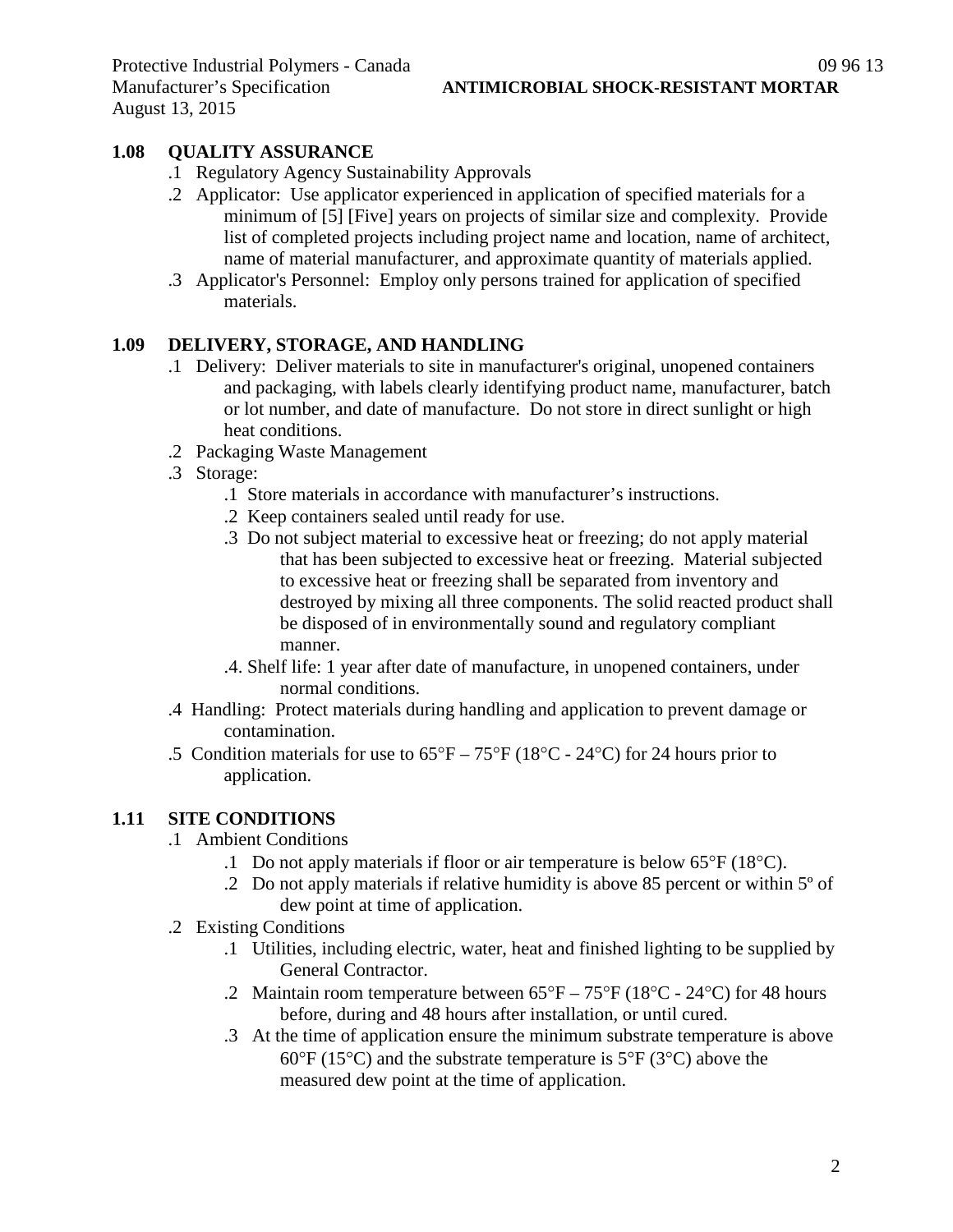- .4 Erect suitable barriers and post legible signs at points of entry to prevent traffic and trades from entering the work area during application and cure period of the floor.
- .5 Protection of finished floor from damage by subsequent trades shall be the responsibility of the General Contractor.

## **1.12 MANUFACTURER WARRANTY**

- .1 Provide warranty covering materials for a period of [1] [one] year after date of installation
- .2 Installer to provide suitable warranty covering workmanship

## **2.00 PRODUCTS**

## **2.01 MANUFACTURER**

- .1 Protective Industrial Polymers Canada [www.protectpoly.com](http://www.protectpoly.com/) (866) 361-3331
- .2 377 Highland Park, Cambridge, ON N3H 3H8
- .3 Brian England, CTR, CSC National Architectural Specialist Canada. (416) 836-1718

## **2.02 MATERIALS**

- .1 Protect AM-PT Antimicrobial Concrete Pretreatment
- .2 Protect AM-UC-Series Urethane Concrete
- .3 Protect AM-UC-FC or Protect 2000 AM Topcoat

#### **2.03 QUALITY CONTROL**

- .1 Tests and Inspections: as required by Manufacturer.
- .2 Non-Conforming Work: remove immediately and dispose off site.
- .3 Coordination of Other Tests and Inspections

# **3.00 EXECUTION**

#### **3.01 APPLICATOR**

.1 Must be a recognized contractor of Protective Industrial Polymers

# **3.02 EXAMINATION**

- .1 Substrate:
	- .1 Free of curing membranes, silicate surface hardener, paint, or sealer and be structurally sound.
	- .2 If you suspect concrete has been treated or sealed, proceed with complete removal process.
	- .3 Consult your PIP representative for further instruction if silicate hardeners or membranes have been utilized.
- .2 Moisture:
	- .1 The relative humidity of the concrete substrate shall be less than 75% (using ASTM F2170).
- .3 Vapour / Contamination: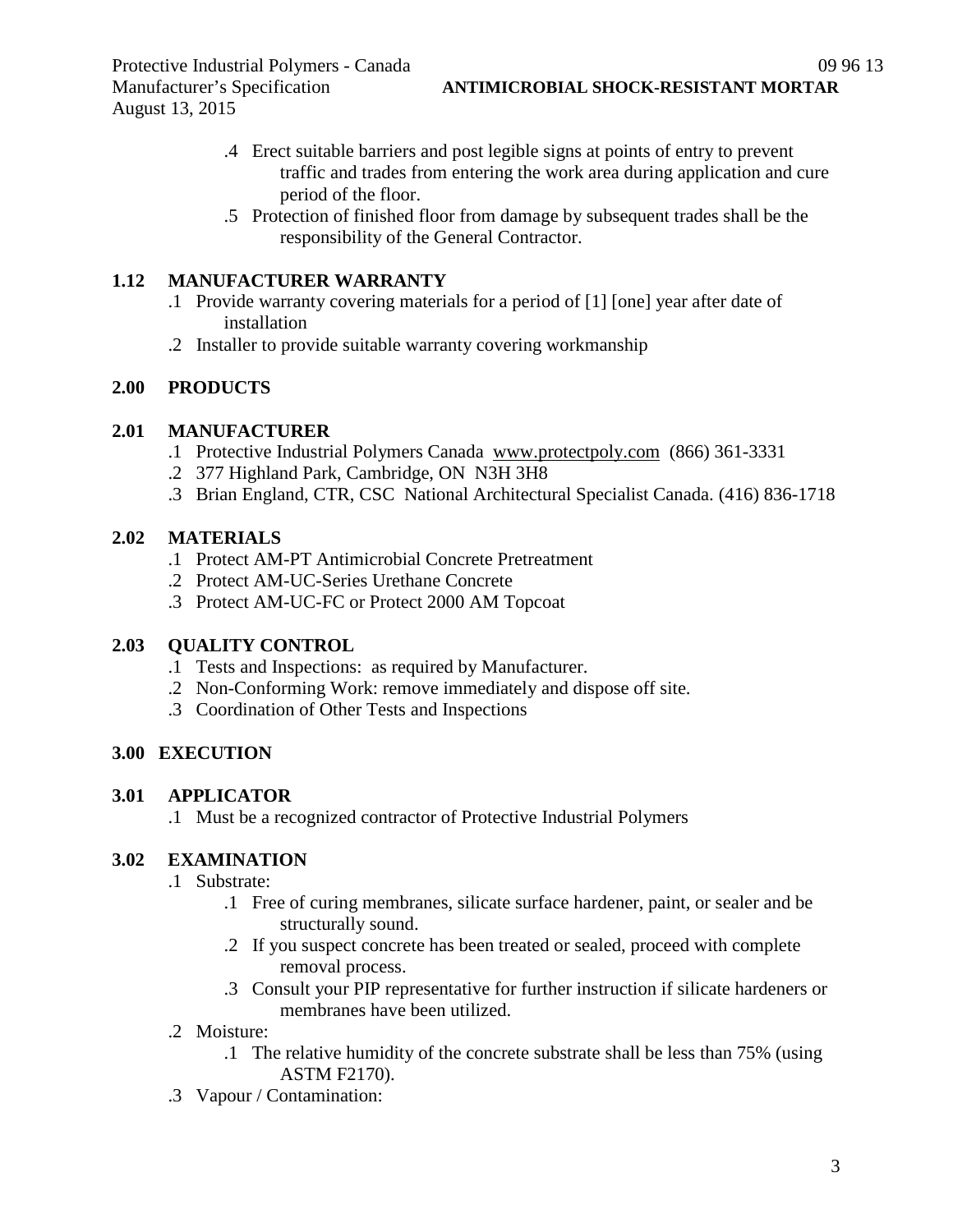Protective Industrial Polymers - Canada 09 96 13 August 13, 2015

- .1 Testing for MVT does not guarantee against future problems.
- .2 If there is no known vapor barrier or the vapor barrier is inadequate, there is an elevated risk of bond failure.
- .3 Other factors including the migration of oils, chemicals, excessive salts, or Alkali Silica Reaction (ASR) from the concrete from may also elevate the risk of adhesion difficulties.
- .4 Consult your PIP representative or refer to specifications for approved moisture mitigation treatments.
	- .1 [Protect VM-CS](http://www.protectiveindustrialpolymers.com/Upload/Canadian%20Specs/Moisture%20Mitigation%20Spec%20-%20VM-CS%20(CANADIAN).pdf)
	- .2 [Protect 1300 MVR](http://www.protectiveindustrialpolymers.com/Upload/Canadian%20Specs/Moisture%20Mitigation%20Spec%20-%201300MVR%20(CANADIAN).pdf)
	- .3 [Protect UC](http://www.protectiveindustrialpolymers.com/Upload/Canadian%20Specs/Moisture%20Mitigation%20Spec%20-%20UC%20(CANADIAN).pdf)
- .4 Temperature:
	- .1 During the application and cure of the coating, the substrate temperature, material temperature and room conditions must be maintained between 18˚C (65˚F) and 32˚C (90˚F).
- .5 Humidity:
	- .1 Relative Humidity (RH) should be limited to 30-80%.
	- .2 DO NOT apply coatings unless the surface temperature is more than five degree over the dew point.

# **3.03 PREPARATION**

- .1 Remove surface dirt, grease, oil, and contaminates by detergent scrubbing and rinse with clean (clear) water.
- .2 Mechanical Preparation: Blasting or grinding the surface is the preferred method of preparation.
- .3 The success of industrial diamond grinding as a concrete preparation method will vary depending on technique and the hardness of the concrete.

# **3.04 JOINTS**

- .1 All non moving joints (control joints) may be filled with a semi-rigid joint compound such as Protect AM JF-Epoxy or Protect AM JF-Polyurea.
- .2 Construction joints may need to be re-built and re-cut depending on conditions.
- .3 Isolation or expansion joints should be left uncoated.

#### **3.05 MIXING**

- .1 Mix material in appropriate vessel as stated in the product's corresponding Technical Data Sheet.
- .2 Mix material as directed in the product's corresponding Technical Data Sheet.

#### **3.06 APPLICATION EQUIPMENT**

- .1 Protective equipment and clothing as called for in the MSDS
- .2 Jiffy® Mixer Blade model ES
- .3 Clean container for mixing material
- .4 Low speed high torque drill motor
- .5 High quality short nap roller covers  $-1/4 3/8$  inch nap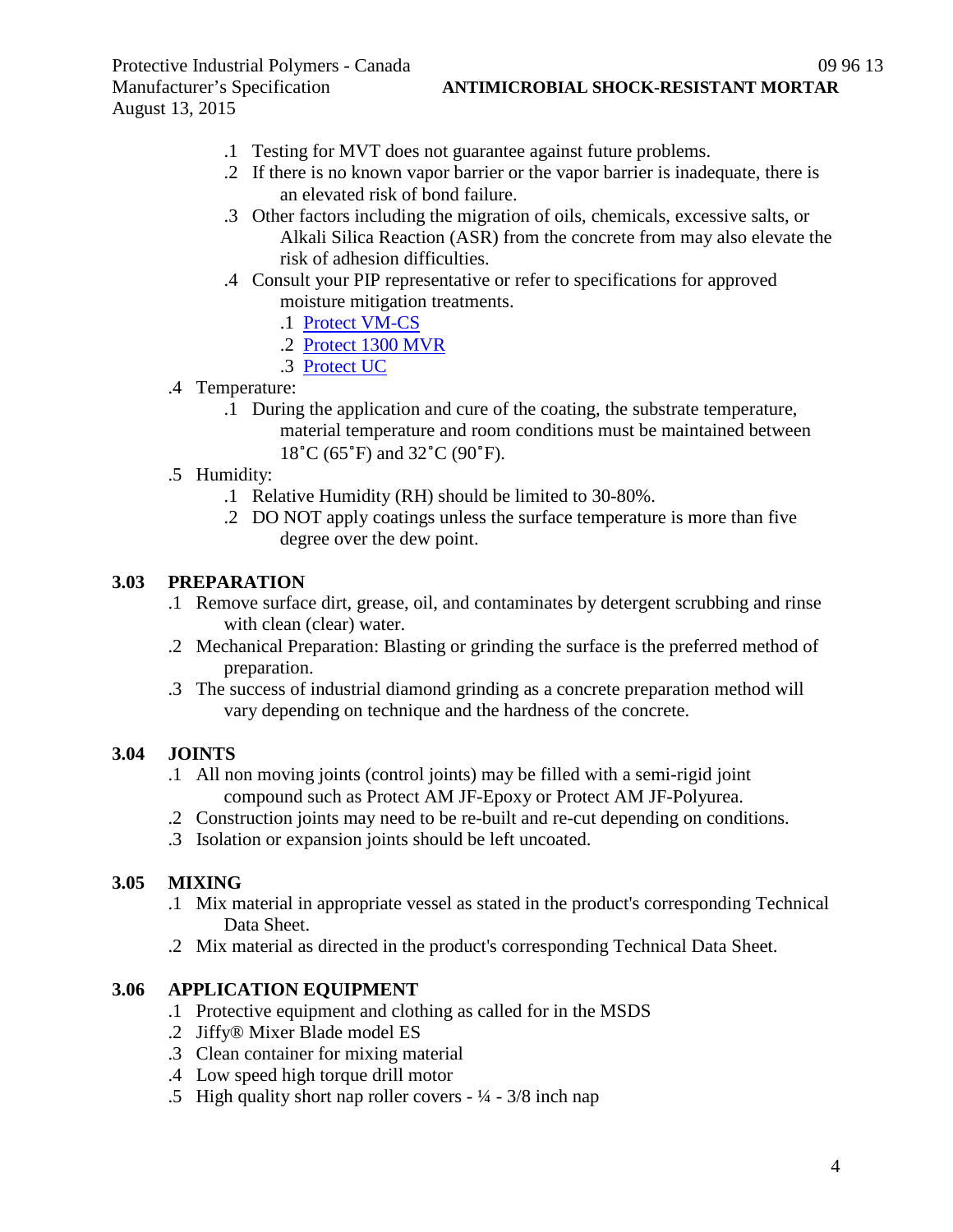Protective Industrial Polymers - Canada 09 96 13<br>Manufacturer's Specification **ANTIMICROBIAL SHOCK-RESISTANT MORTAR** August 13, 2015

- .6 Application squeegee
- .7 High pressure airless sprayer
- .8 Screed or Cam rake
- .9 Screed Box
- .10 Porcupine and Loop roller

#### **3.07 APPLICATION**

- .1 Protect AM-PT Anti-Microbial Concrete Pretreatment
	- .1 Dampen concrete with water by using the same sprayer set up and technique used to apply the AM-PT as seen below. Do not puddle water. Apply AM-PT with a high pressure airless sprayer using a 0.17 ‐ 0.19" degree fan tip within 15 minutes of dampening the concrete for best results. Position the spray tip approximately 8"‐10" (200‐300mm) from the concrete surface, using an overlapping spray pattern. Apply at a rate of 200 sq. ft per gallon (5 SM/L by applying in two passes applying the second pass immediately after the first has penetrated the surface (normally 5 to 20 minutes). DO NOT ALLOW TO DRY. Apply the second application at 90° to the first (cross shape). Completely saturate the substrate but DO NOT PUDDLE. Use a clean broom to distribute ALL puddles immediately.
- .2 Protect AM-UC- (LM, RP,SM, TG) Urethane Concrete
	- .1 Apply the properly mixed Urethane Concrete Mortar with corresponding method (screed rake or screed box) specified in product data sheet.
	- .2 Roll with either/or spike or loop roller to remove excess air and work liquids to the surface.
	- .3 Material must be applied, leveled and rolled within 8 minutes of mixing or reduced leveling and workability will occur.
	- .4 A optional broadcast of silica sand or other aggregate may be applied to wet mortar to impart textured surface.
- .3 Protect 2000-AM OR Protect 4300 AM Antimicrobial Topcoat
	- .1 Protect 2000-AM -Apply the properly mixed antimicrobial topcoat by pan rolling only with a 3/8" non shed roller.
		- Protect 4300- AM apply with a notched squeegee and level uniformly with a non shed 3/8" roller.
			- .1 Leaving the material sit in the pail longer than 10 minutes will result in an increase of viscosity and reduce leveling properties.
	- .2 Tolerances:
		- .1 InhibiCrobe SRM: 3/16"-1/2"

#### **3.08 SPEADING RATE**

- .1 Pre-treatment the degree of porosity in the concrete will greatly affect coverage rates. Typical consumption rate for pre-treatment is 200SF/gal).
- .2 Urethane Concrete Mortar
	- .1 AM-UC-LM is applied at  $1/8$ "-3/16"
	- .2 AM-UC-(RP, SM) is applied at  $3/16$ "- $1/4$ "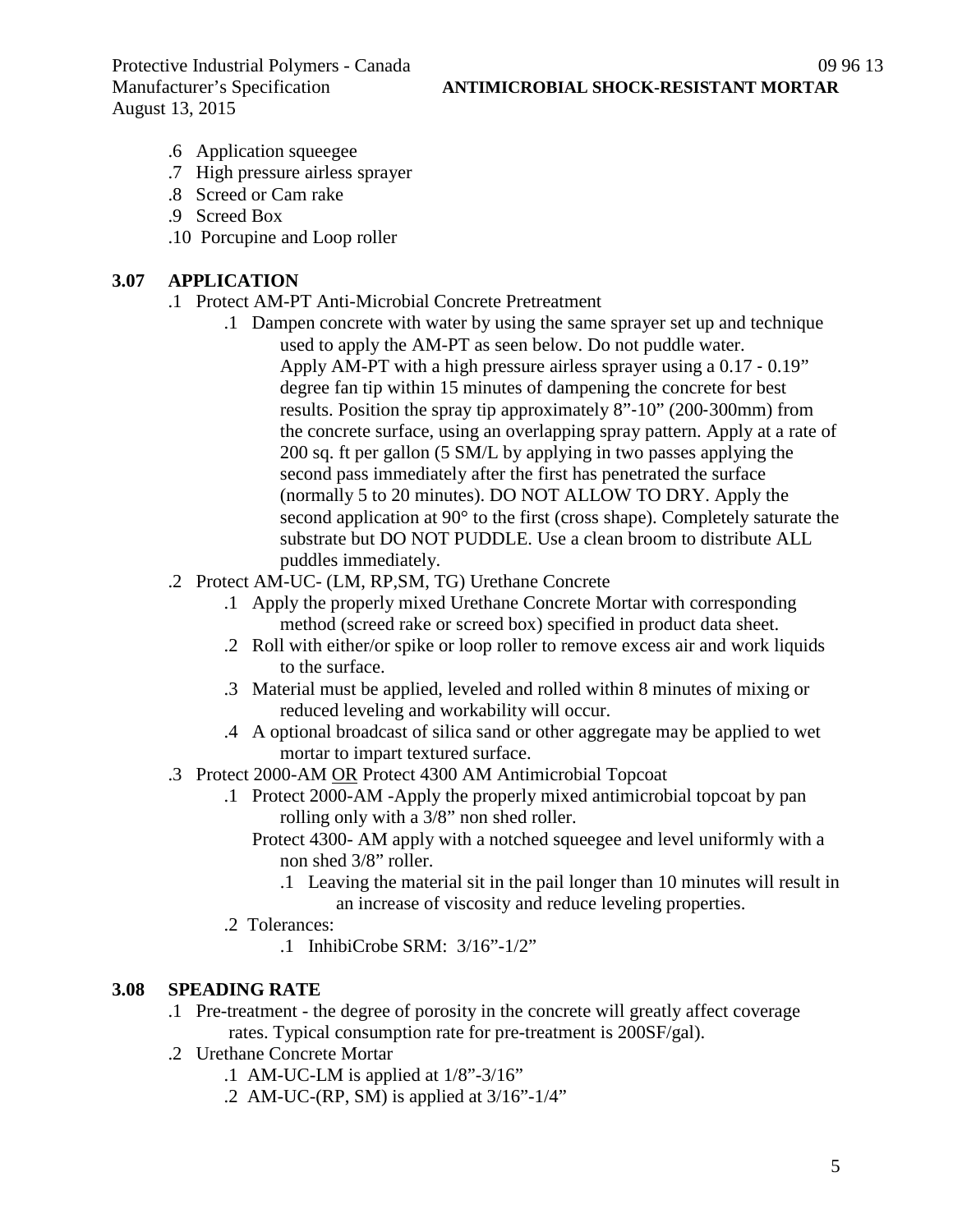- .3 AM-UC-TG is applied at 5/16-1/2"
- .3 Topcoat
	- .1 Protect 2000 AM is applied at 3.5-6 mils (267-458 SF/gal).
	- .2 Protect AM-UC-FC is applied at 15 mils (107 SF/gal).
		- .1 The best practice is to measure and grid the floor to be sure of consistent application rate.

## **3.09 CURING**

- .1 Allow the coating to cure (dry) for a minimum 24 hours after application at 24˚C (75˚F) and 50% RH before opening the floor to light traffic, allow more time for low temperatures and higher humidity or for heavier traffic.
- .2 Full coating properties mat take up to 7 days to develop.

# **3.10 REPAIR**

.1 Repair gouges, chip outs, and scratches as soon as possible to prevent moisture and chemical under cutting and permanent damage to the floor coating.

## **3.11 RECOAT**

- .1 Refer to appropriate product's Technical Data Sheet for recoat timetables and allowable recoat parameters as presented by the manufacturer.
- .2 If the re-coat window has expired, the prior cured coating surface must be sanded with 100 grit sand paper or sanding screen installed on a swing-type floor buffer.
- .3 Sand to a uniform dulled surface.
- .4 Remove all sanding debris with a vacuum and damp mop.
- .5 Scrub with detergent and rinse with clean (clear) water.
- .6 Surface must be dry before recoating.

# **3.12 SITE QUALITY CONTROL**

- .1 Site Tests and Inspections: per manufacturer's guidelines
- .2 Non-Conforming Work: remove immediately and dispose off site

# **3.13 ADJUSTING**

.1 Permitted only upon manufacturer's approval in writing

# **3.14 CLEANING**

- .1 Remove masking, draping, and other protection from adjacent surfaces.
- .2 Remove remaining materials and debris from job site and dispose of them according with local rules and regulations. Leave area in clean condition free of debris.

# **3.15 CLOSEOUT ACTIVITIES**

- .1 Notify manufacturer of completion of installation
- .2 Forward operation and maintenance data to owner/owner's rep
- .3 Forward effective warranty date and information to owner/owner's rep